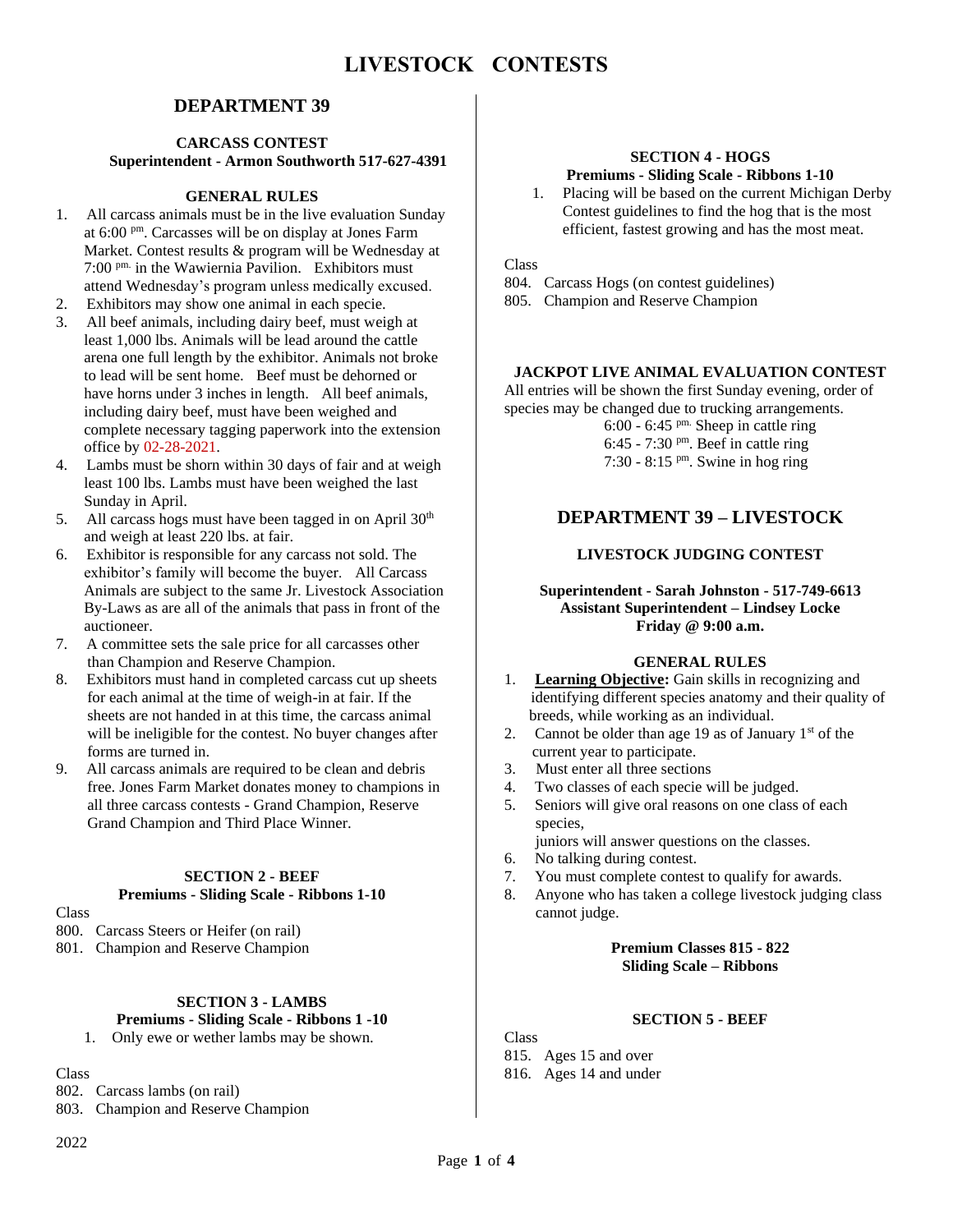# **LIVESTOCK CONTESTS**

#### **SECTION 6 - SHEEP**

Class 817. Ages 15 and over 818. Ages 14 and under

#### **SECTION 7 - SWINE**

Class 819. Ages 15 and over 820. Ages 14 and under

## **SECTION 8 - OVERALL**

Class 821. Champion Sr. Judge

822. Champion Jr. Judge

## **DEPARTMENT 122 – LIVESTOCK**

**SECTION 1 SMALL ANIMAL SWEEPSTAKES SHOWMANSHIP CONTEST Superintendent – Dalton Humphrey 517-993-4319 Assistant Superintendent – Tara Barth 517-663-4656**

#### **GENERAL RULES**

1. Judging will begin on Saturday at 9:30 am, immediately following the completion of the Large Animal Sweepstakes contest. After the completion of the Small Animal

Sweepstakes all showman will meet at the Beef Arena for the introduction of the judges and all the showman.

 Announcement of the Small Animal, Large Animal, and Overall Showmanship Champions will take place in the Cattle Arena once all judging has been completed for both Small and Large Animal species.

- 2. Showman who qualify to enter Small Animal Sweepstakes in more than one species must choose what species they will be representing immediately following qualification in the second species. All showman who qualify to enter the Small Animal Sweepstakes shall notify that superintendent if they intend to participate in the Overall Showmanship Contest no later than Friday, July  $15<sup>th</sup>$  at the Mandatory Exhibitors Meeting.
- 3. Participants will draw for species they show first and will

not be allowed to show their own animals. The superintendent reserves the right to choose the three animals of each species that are not owned by the exhibitors.

- 4. Showman can receive a total of 30 points per species; 20 points for showmanship and 10 points for species knowledge.
- 5. The showman accumulating the most points from all judges will be declared the champion. All ties will be broken by questions asked by two species judges .
- 6. Champion and Reserve Champions will compete equally.
- 7. The Ashley Southworth Memorial Sweepstakes Showmanship Award will be presented to the winner. Showman may only be presented the Ashley Southworth Memorial Sweepstakes Showmanship Award once.

 Any Showman who has already been awarded the Ashley Southworth Memorial Sweepstakes Showmanship Award is not eligible to win the award a second time. However, you may win the Small Animal Sweepstakes twice.

- 8. A mandatory exhibitors meeting, for both Small and Large Animal Showman, will be held on Friday at 5:00<sup>pm</sup> at the cattle arena. Instructions for Saturday's contest and exhibitor numbers will be given at this meeting. Immediately following this meeting all showman are encouraged to participate in the workshop offering assistance from species superintendents, FFA & 4-H leaders and participants, and past sweepstakes winners, that will provide an opportunity to review pertinent information and questions about the species, the steps for showmanship, and provide the opportunity to handle each species prior to Saturday's competition.
- 9. Rabbit and poultry departments are responsible for providing tables.

#### **No Premiums**

#### Class

830. The following will compete in the contest: Champion and Reserve Champion Rabbit Showman Champion and Reserve Champion Poultry Showman Champion and Reserve Champion Goat Showman Champion and Reserve Champion Dog Showman Champion and Reserve Champion Cavy Showman

#### **SECTION 2**

#### **LARGE ANIMAL SWEEPSTAKES SHOWMANSHIP CONTEST Superintendent – Dalton Humphrey - 517-993-4319 Assistant Superintendent – Brock Thering**

#### **GENERAL RULES**

1 Judging will begin on Saturday at 8:30 am. Immediately following the completion of the Large Animal Sweepstakes showman who have chosen to compete in the Overall Showmanship Sweepstakes Championship Contest will proceed to the Small Animal Sweepstakes Contest.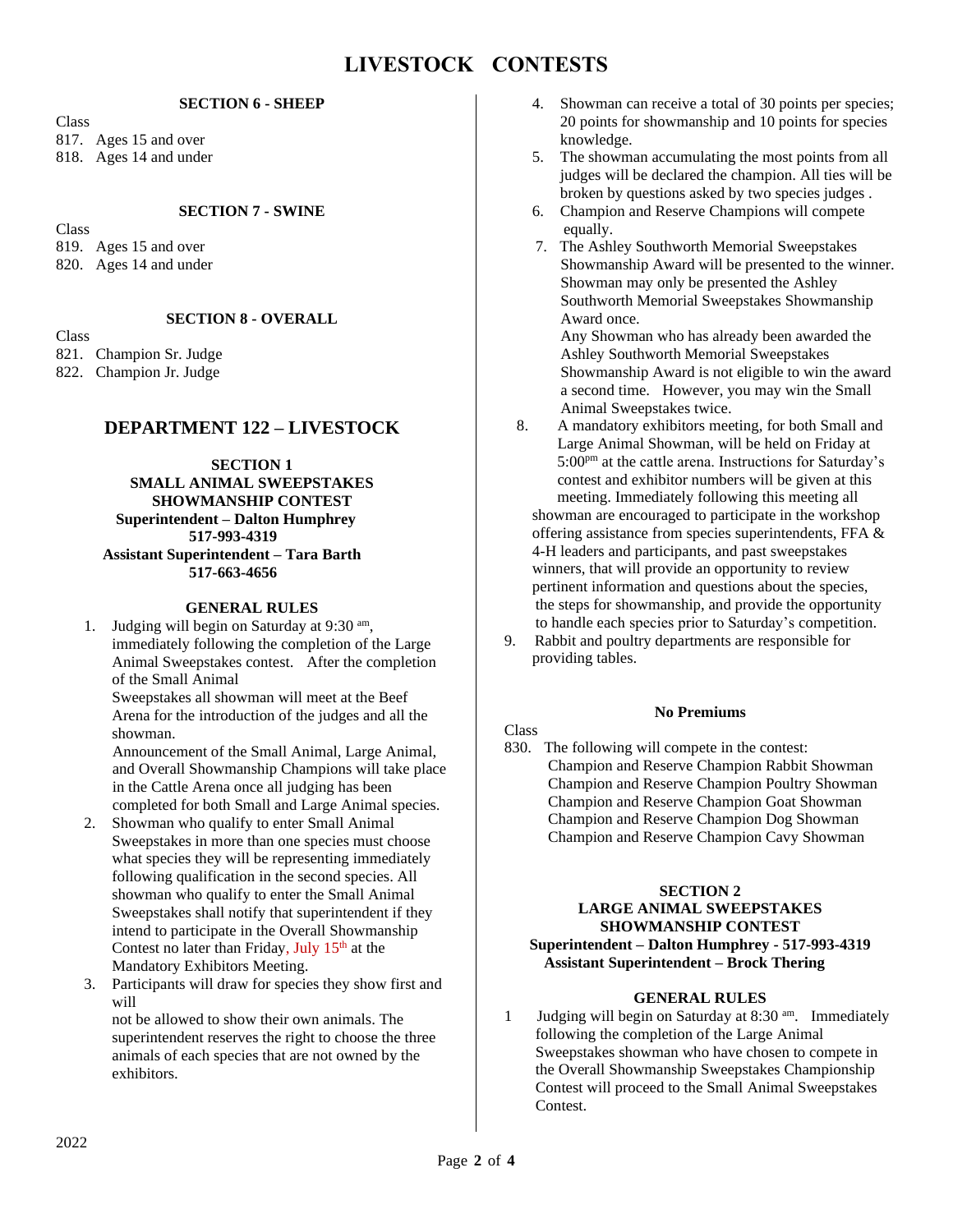After the completion of the Small Animal Sweepstakes all showman will meet at the Cattle Arena for the introduction of the judges and the showman. Announcement of the Small Animal Showmanship Champion, Large Animal Showmanship Champion and Overall Sweepstakes Showmanship Champions will take place in the Cattle Arena once all judging has been completed.

- 2. Showman who qualify to enter Large Animal Sweepstakes in more than one species must choose what species they will be representing immediately following qualification in the second species. All showman who qualify to enter the Large Animal Sweepstakes shall notify that superintendent if they intend to participate in the Overall Showmanship Contest no later than Friday, July 15<sup>th</sup> at the Mandatory Exhibitor Meeting.
- 3. Showman can receive a total of 30 points per species; 20 points for showmanship skills and 10 points for species knowledge.
- 4. The showman accumulating the most points from all judges will be declared the champion. All ties for  $1<sup>st</sup>$  thru 6 th place will be broken by questions asked by two species judges .
- 5. Champions and Reserve Champion will compete equally.
- 6. The Large Animal Sweepstakes Showmanship Award will be presented to the winner. Showman may only be awarded the Large Animal Sweepstakes Showmanship award once. However showman may win Large Animal Sweepstakes twice, the award will only be given once.
- 7. A mandatory exhibitors meeting, for both Small and Large Animal Showman, will be held on Friday at 5:00<sup>pm</sup> at the cattle arena. Instructions for Saturday's contest and exhibitor numbers will be given at this meeting. Immediately following this meeting all showman are encouraged to participate in the workshop offering assistance from species superintendents, FFA & 4-H leaders and participants, and past sweepstakes winners, that will provide an opportunity to review pertinent information and questions about the species, the steps for showmanship, and provide the opportunity to handle each species prior to Saturday's competition.
- 8. Swine and sheep departments are responsible for providing the pens.

#### **No Premiums**

#### Class

835. The following will compete in the contest:

 Champion and Reserve Champion Beef Showman Champion and Reserve Champion Dairy Showman Champion and Reserve Champion Horse/Pony Showman Champion and Reserve Champion Llama/Alpaca Showman Champion and Reserve Champion Sheep Showman Champion and Reserve Champion Swine Showman Champion and Reserve Champion Dairy Beef Showman

#### **SECTION 3 OVERALL SWEEPSTAKES SHOWMANSHIP CONTEST Superintendent – Dalton Humphrey 517-993-4319**

## **GENERAL RULES**

- 1. All exhibitors that qualify for either the Small Animal or Large Animal Showmanship Sweepstakes are eligible to compete for the Overall Showmanship Sweepstakes Champion and Reserve Champion. The Overall Showmanship Sweepstakes Championship is an elective completion and it is not a mandatory event.
- 2. Any showman that chooses to compete for the Overall Showmanship Sweepstakes must declare that they are participating for the Overall Showmanship Sweepstakes no later than Friday, July 15<sup>th</sup> at the Mandatory Exhibitors Meeting. Otherwise exhibitors will only participate in their respective contests. Once a showman declares that they are participating in the Overall Sweepstakes they must show all small animal species and all large animal species.
- 3. Immediately following the completion of the Small Animal Sweepstakes, and once all judging has been finalized, all showman will meet at the horse arena for introductions and awards. Announcement of the Small Animal Sweepstakes Champion, the Large Animal Sweepstakes Champion, and the Overall Showmanship Sweepstakes Champion will take place in the horse arena.
- 4. The Overall Sweepstakes Champion will be determined by the combined score of the Small Animal and Large Animal scores. There will also be a Small Animal Champion and a Large Animal Champion. If there is a tie for the Overall Champion, questions will be asked by two judges, one small and one large animal judge, to break this tie.
- 5. Champion and Reserve Champions will compete equally.
- 6. Showman may only win the Overall Sweepstakes Championship once. Any showman who has previously won the Overall Sweepstakes Championship is not eligible to enter the Overall Sweepstakes Championship again.